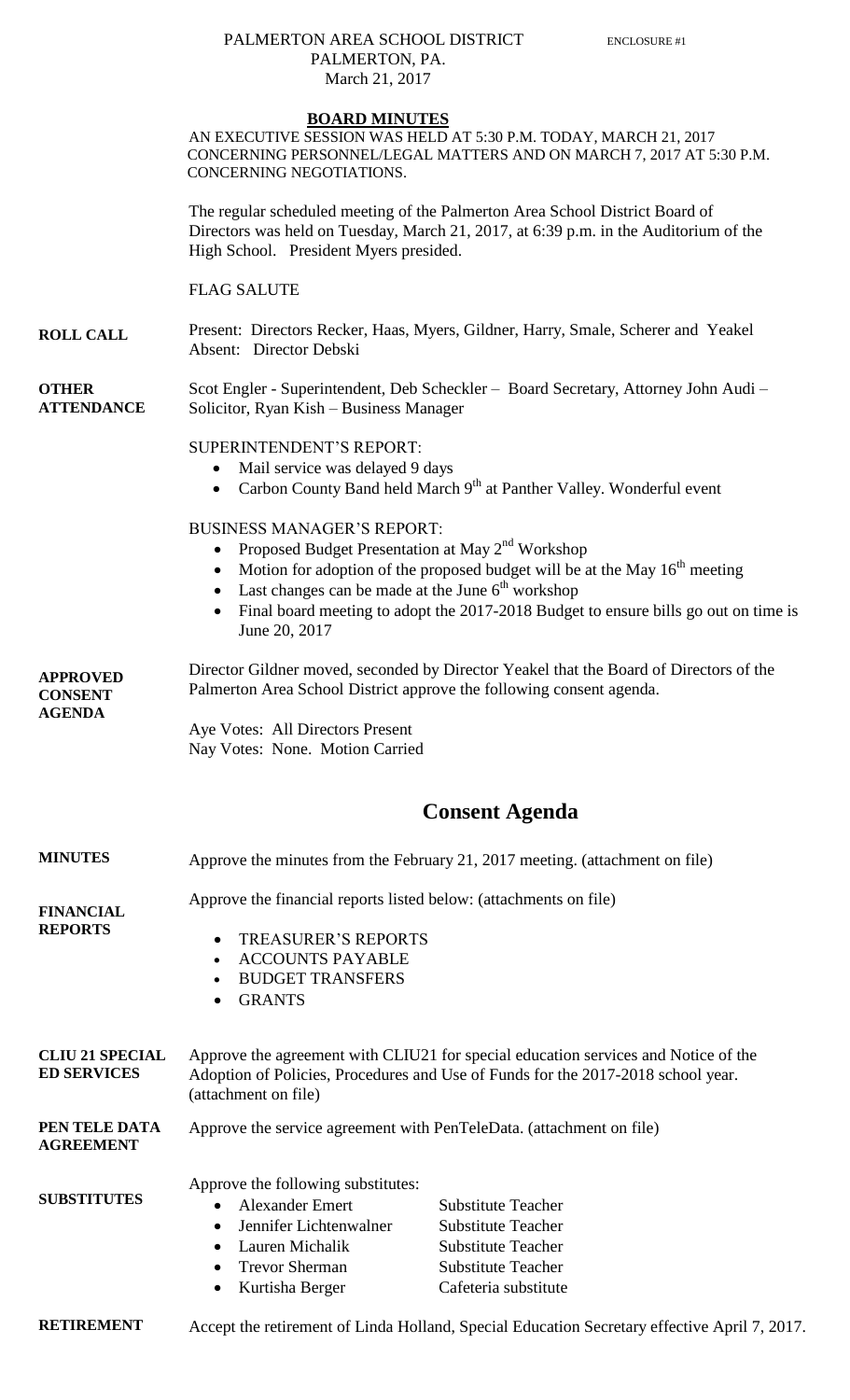March 21, 2017

| <b>SUPPLIMENTAL</b><br><b>STIPEND</b>                                            | Approve the supplemental stipend for the following coaches:<br>Eric Kresge<br>\$500.00<br>Zach Christman<br>\$250.00<br>٠<br>Jake Christman<br>\$250.00<br>Kenneth Termini<br>\$1,300.00<br>$\bullet$                                                                                                                                                                                                                                                                                                                                                              |  |
|----------------------------------------------------------------------------------|--------------------------------------------------------------------------------------------------------------------------------------------------------------------------------------------------------------------------------------------------------------------------------------------------------------------------------------------------------------------------------------------------------------------------------------------------------------------------------------------------------------------------------------------------------------------|--|
| <b>REMOVE</b><br><b>SUBSTITUTE</b>                                               | Please take the following off the substitute list as per their request:<br>Alyssa Keiser Substitute Teacher                                                                                                                                                                                                                                                                                                                                                                                                                                                        |  |
| <b>RESIGNATION</b>                                                               | Accept the resignation of Briel Rhoades from HS Counselor effective March 21, 2017.                                                                                                                                                                                                                                                                                                                                                                                                                                                                                |  |
| <b>CHANGE OF</b><br><b>STATUS</b>                                                | Approve change of status of Bryna Witkowski from LTS to a School Counselor at the High<br>School at Masters, Step 1, effective March 22, 2017.                                                                                                                                                                                                                                                                                                                                                                                                                     |  |
| <b>APPROVE ESL</b><br><b>TEACHER</b>                                             | Approve Jill Ann Figner as a .5 ESL teacher at $B + 24$ , salary \$22,331 prorated, effective<br>April 12, 2016.                                                                                                                                                                                                                                                                                                                                                                                                                                                   |  |
| <b>CONTRACTS</b>                                                                 | Approve the contract agreement with School Datebooks $-2017$ Steamboat 5.5 x 8.5<br>Contract – to purchase School Datebooks for the 2017-2018 school year.<br>Approve the Service Level Agreement for Tax Services from Berks County Intermediate<br>Unit in accordance with their fee agreement effective April 1, 2017 and expiring on<br>June 30, 2019 for tax year 2017 and 2018. Funding provided by the General Fund.<br>Approve the Performance Contract for DJ Services – Dustin K. Kresge (DJK) – providing<br>DJ services for the 2016-2017 school year. |  |
|                                                                                  |                                                                                                                                                                                                                                                                                                                                                                                                                                                                                                                                                                    |  |
|                                                                                  |                                                                                                                                                                                                                                                                                                                                                                                                                                                                                                                                                                    |  |
| 2017-2018<br><b>SCHOOL</b><br><b>CALENDAR</b>                                    | Approve the 2017-2018 Palmerton Area School District school calendar.                                                                                                                                                                                                                                                                                                                                                                                                                                                                                              |  |
|                                                                                  | <b>End of Consent Agenda</b>                                                                                                                                                                                                                                                                                                                                                                                                                                                                                                                                       |  |
| <b>REVISED 2016-</b><br><b>2017 SCHOOL</b><br><b>CALENDAR</b><br><b>APPROVED</b> | Director Gildner moved, seconded by Director Smale that the Board of Directors of the<br>Palmerton Area School approve the revised 2016-2017 Palmerton Area School District<br>school calendar.                                                                                                                                                                                                                                                                                                                                                                    |  |
|                                                                                  | Aye Votes: All Directors Present<br>Nay Votes: None. Motion Carried                                                                                                                                                                                                                                                                                                                                                                                                                                                                                                |  |
|                                                                                  |                                                                                                                                                                                                                                                                                                                                                                                                                                                                                                                                                                    |  |
|                                                                                  | <b>INFORMATION ITEMS:</b> (attachments on file)<br>Enrollment, February 28, 2017<br>$\bullet$<br>LCCC Board Meeting Minutes, February 2, 2017<br>$\bullet$<br>LCCC President's Desk Newsletter, March 2017<br>$\bullet$<br><b>Board Summary</b><br>٠                                                                                                                                                                                                                                                                                                               |  |
|                                                                                  | PUBLIC PARTICIPATION:                                                                                                                                                                                                                                                                                                                                                                                                                                                                                                                                              |  |
|                                                                                  | Anna Leigh Conway<br>• Association President at CCTI<br>• Palmerton sends the most students to CCTI out of all of the schools<br>Only 26 freshmen sent this year<br>$\bullet$                                                                                                                                                                                                                                                                                                                                                                                      |  |